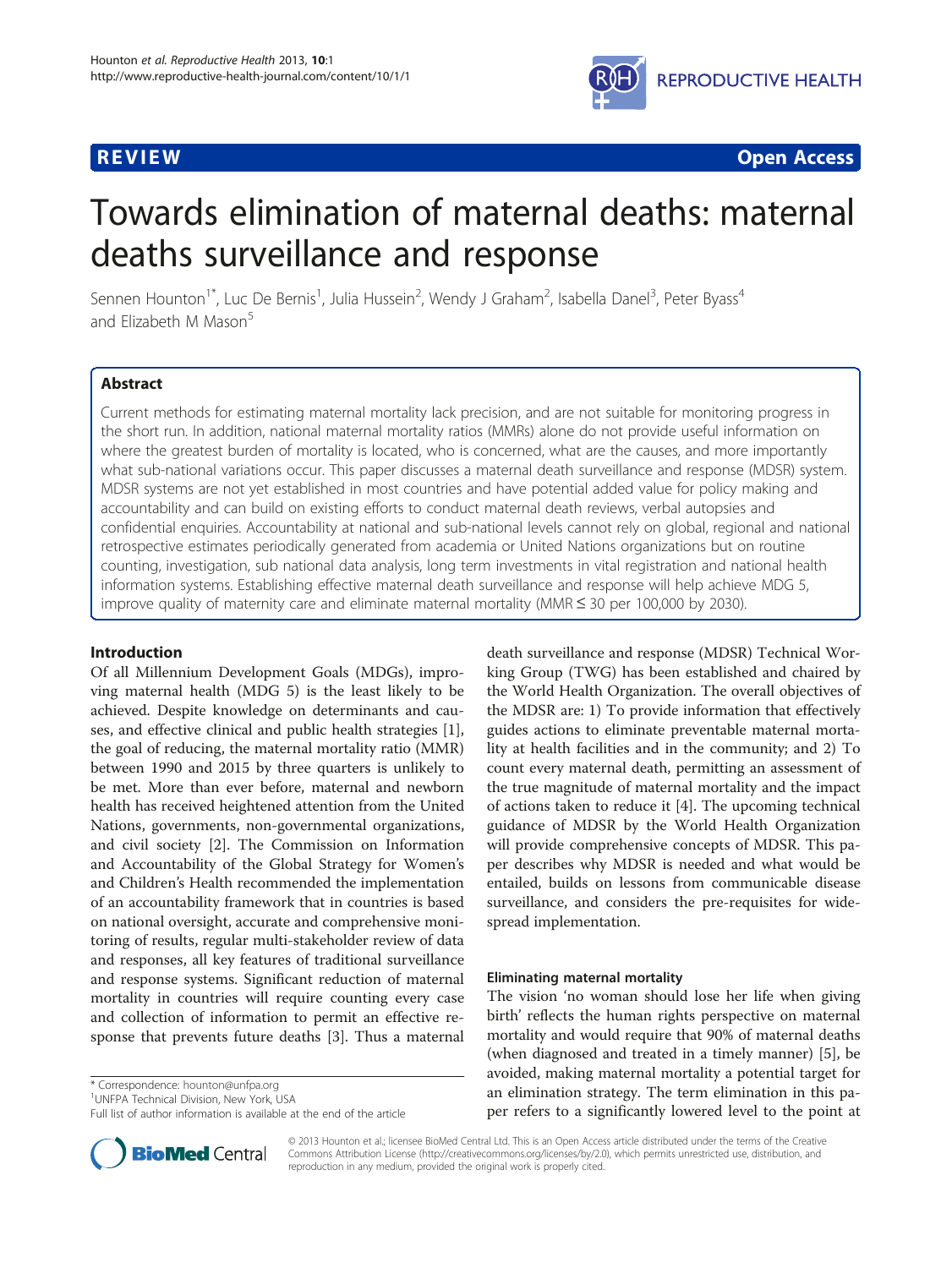which maternal mortality ceases to be a major public health burden in countries (for example a goal of a  $MMR \leq 30$  per 100,000 by 2030 [[5\]](#page-7-0) although other target dates such as 2035 or much closer 2025 are being considered).

Although pregnancy is not a disease and maternal death is non-communicable, the good and bad outcomes (births, deaths, complications for mothers and newborns and subsequent disabilities) are all relevant to public health. All issues carrying the burdens of mortality and morbidity warrant public health surveillance systems, and although most have been established for communicable diseases, similar principles could be applied to maternal events [\[6](#page-7-0)-[8\]](#page-7-0).

# Paradigm shift: why MDSR and what is its added value? Rationale for MDSR

Tracking progress on maternal mortality ratios or rates is notoriously difficult given the lack of reliable vital registration in developing countries and problems in the ascertainment of pregnancy status especially in its early stages. Current national MMR estimates are generated by United Nations agencies and academia despite the absence of civil vital registration and the difficulties in capturing maternal deaths [\[9](#page-7-0)-[11\]](#page-7-0). These estimates use aggregated national figures, which lack precision; are not timely, referring to the past; and are often not readily available in formats like simple maps or trend diagrams. Current methods in many developing countries use largescale periodic surveys (national censuses, Demographic and Health Surveys, Multiple Indicator Cluster Surveys, etc.), which are expensive and data are retrospective and not released in a timely manner. These estimates carry wide confidence intervals and often provide no clues for action. Such estimates are often disputed by countries, and not acted upon. Efforts to generate national estimates have usually ignored the equity dimension of maternal mortality within countries, mainly because of large sample size errors that are associated with survey methodologies for relatively rare events [[12](#page-7-0)]. MDSR would assist in computing national, country-owned maternal mortality data, as well as provide more reliable MMR at sub national levels, thereby showing where the greatest burden of mortality is located, who is concerned and what the causes are. MDSR can inform the actions needed to prevent maternal deaths both in the community and in health facilities. MDSR can improve the quality of care provided to pregnant women by identifying gaps in health services that contributed to a maternal death.

Data are needed to enable short term progress tracking, intervention evaluation, timely actions and increased accountability of civil society, policy makers, managers and donors at national and sub-national levels. These data must be locally relevant, 'fit for purpose', inform an immediate response system and be presented in simple table and graphic formats with stories that are powerful and which catalyze action – hence creating accountability. This, together with improvements in health information systems, requires a paradigm shift in counting and responding to maternal deaths instead of solely providing numerical estimates.

### Added value of MDSR

Public health surveillance involves continuous interpretation of data, essential for the planning, implementation and evaluation of public health practice [\[13,14\]](#page-7-0). Surveillance in principle can be either passive or active. Passive surveillance relies on routine reporting, is simple and is minimally burdensome to health care providers, but notification is usually not timely or complete enough to be useful. Active surveillance involves targeted searching for cases, and provides more timely and less variable data, which is clearly needed for maternal deaths.

The immediate added value of active surveillance of maternal deaths would include timely notification of events, assessment and confirmation of cases, increased awareness and advocacy, and most importantly accountability for health services, policy makers, managers and civil society for monitoring progress. The term 'surveillance' is not new and has been used with reference to maternal health to address maternal death reviews, audits, confidential enquiries, or at demographic surveillance sites [[15-17\]](#page-7-0). However, converting surveillance systems and responses originally developed for communicable and non-communicable diseases for the purpose of eliminating maternal mortality has only recently been adopted as a framework with guidelines for implementation being developed. Not only is MDSR required for accountability, but a clear pre and post-MDG agenda towards eliminating maternal mortality is also needed such as a proposed goal of  $MMR \leq 30$  per 100,000 by 2030 [[5\]](#page-7-0).

# What would MDSR entail? Pre-requisites for MDSR

First and foremost MDSR requires a mandatory notification of maternal deaths. Steps towards such mandatory notification have taken place in several regions. The Integrated Disease Surveillance and Response (IDSR) guidelines have been updated to include maternal deaths. Several sub Saharan African, Asian and Latin American countries (such as South Africa and Tamil Nadu state in India) have adopted mandatory notification of maternal deaths in the first 48 hours, although full implementation in the context of MDSR is yet to be achieved even in these relatively well developed systems.

Second, for epidemic diseases control, most countries have a national management committee for epidemic and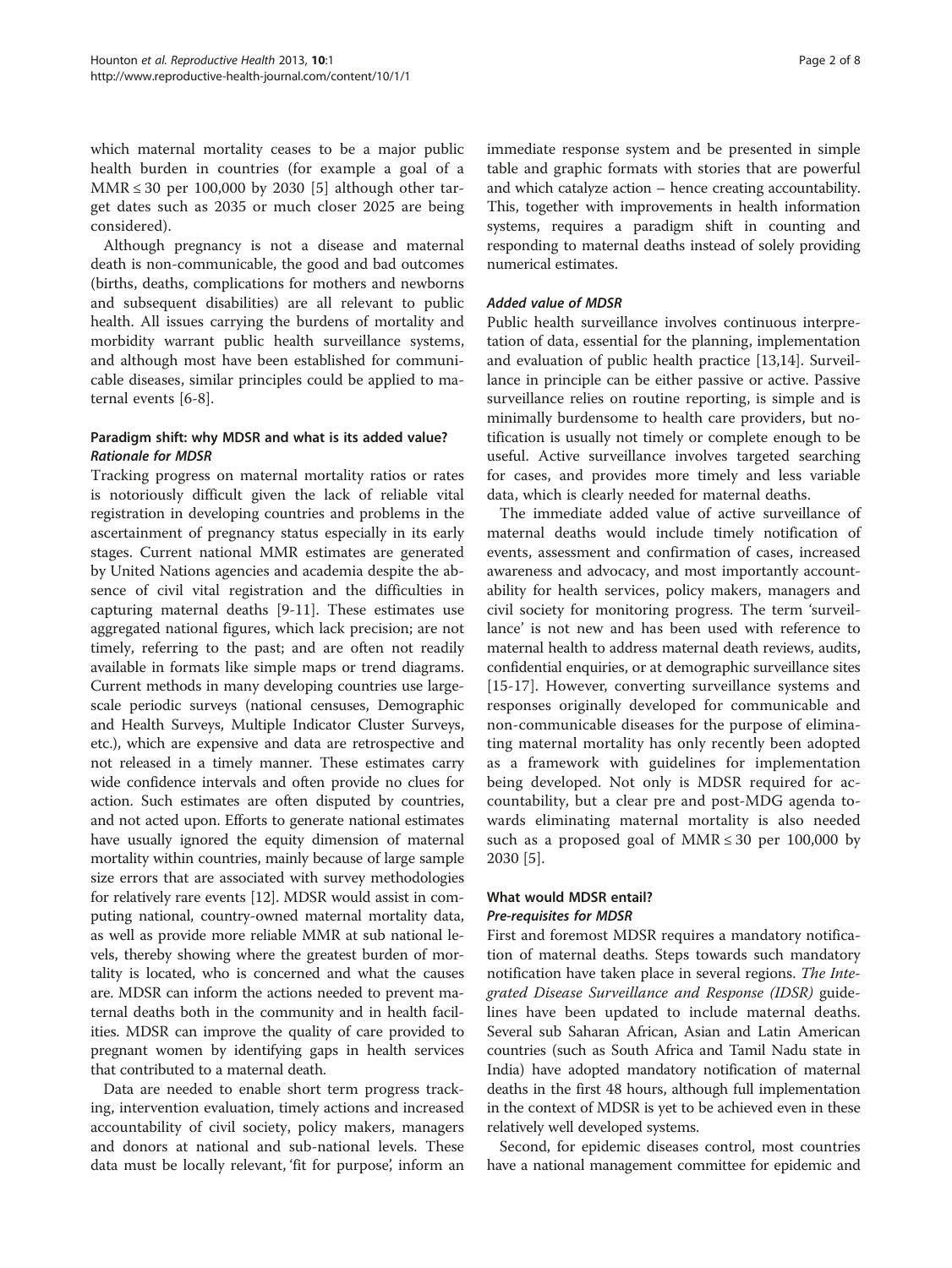outbreak control: The national management committees are typically headed by a high-level Ministry of Health official with convening power, and includes stakeholders from civil society, community leaders, parliamentarians, security, news and media, finance and education, administration, the donor community, international and national NGOs and UN partners. As described in the recommendations of the Commission on Information and Accountability [[2\]](#page-7-0), this type of national oversight mechanism for maternal, newborn and child health will recommend remedial actions as required. The terms of reference of the national management committee include the development and validation of surveillance and response strategies, coordination of all partners' contributions and actions, monitoring and evaluating responses. This multi-sector, data driven and action oriented model of national oversight has been missing in most maternal mortality committees.

# Establishing a MDSR system

Figure 1 describes classic steps in surveillance and response system (Figure 1) [\[14](#page-7-0)].

First, define the goals of the system, which is the elimination of maternal mortality. More specifically the system will confirm individual cases, identify causes and underlying factors, monitor levels and trends in maternal deaths and develop standard operating procedures (SOPs) and performance indicators for the system (Table [1\)](#page-3-0).

MDSR will define the guidelines, tools, mechanisms and indicators for its implementation. MDSR will build on existing surveillance and other information systems at country level. It is critical not to create a parallel system,

but one which integrates with existing mechanisms of reporting at country level.

Second, provide case definitions (Table [2](#page-4-0)): This is a cornerstone of any surveillance system and although maternal mortality is not a communicable disease the rationale for case definition remains the same. A case definition needs to be simple and sensitive enough to avoid missing cases and should specify criteria for confirmation of cases.

Third, develop data collection mechanisms and instruments.

Figure [2](#page-5-0) illustrates a sample data collection mechanism (to be adapted based on each country context). Data collection instruments at community level need to be very simple with few data requirements, for example, name of deceased, residence (village, districts, sub national geographic area relevant to the country), time (date of death), place (death in health facility or not), and pregnancy status. Confirmation of the maternal death could be challenging and additional tools will include verbal autopsy, medical files and maternal death review tools. M Gregg [[15\]](#page-7-0) suggested the need to 'remember surveillance is a fluid process – as populations or health problems change...we need to overcome the real tendency to wait or postpone starting a surveillance system until everything is scientifically perfect'. In communicable disease surveillance, data are usually generated from health facilities from the lowest level of the health system to the central level. The MDSR should use the existing facility level notification and reporting systems as well as community health workers from each health facility catchment areas for timely notification

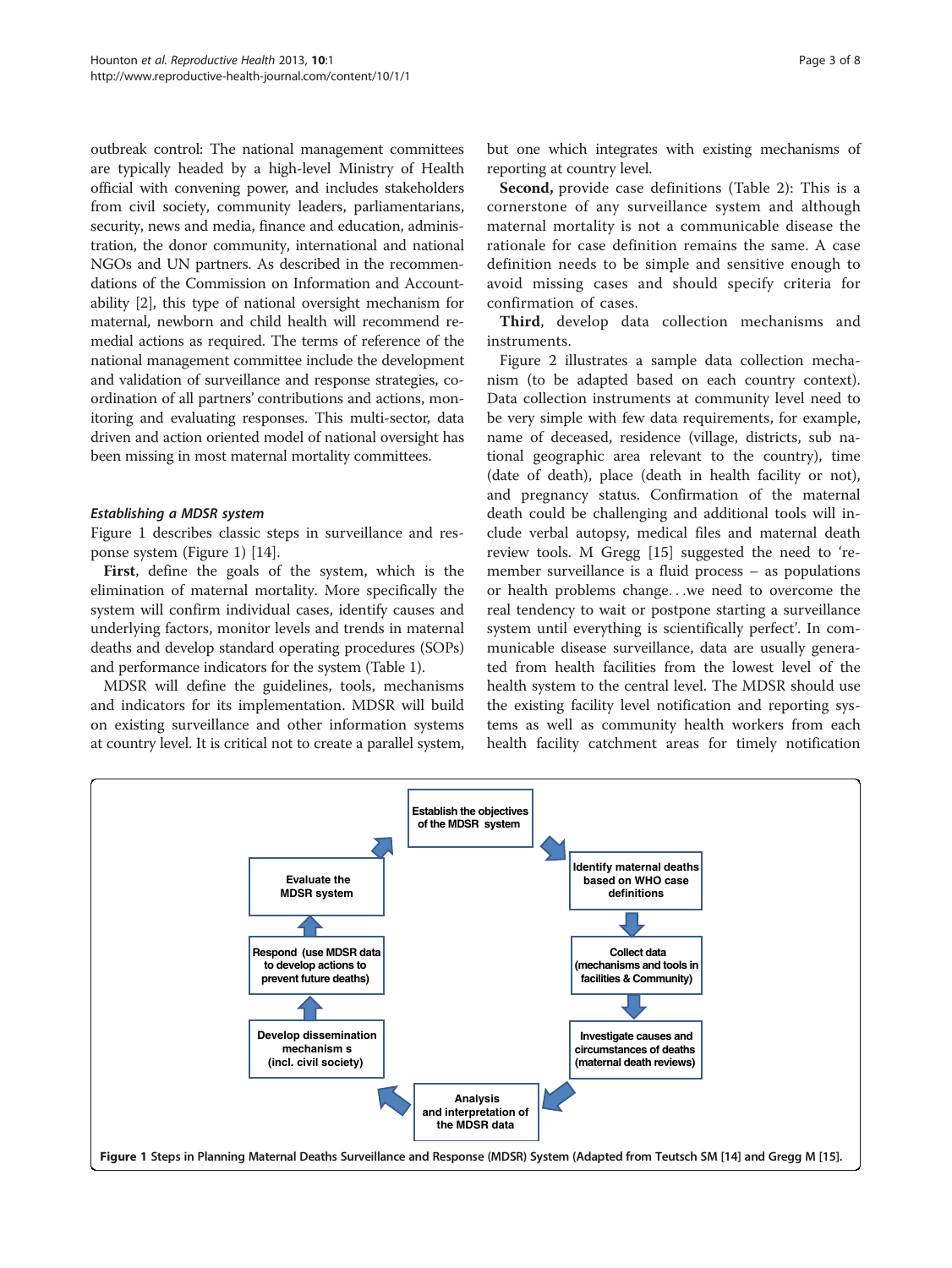# <span id="page-3-0"></span>Table 1 Sample performance indicators of a MDSR system\*

| <b>Indicators</b>                                                                    | <b>Targets</b>             |  |
|--------------------------------------------------------------------------------------|----------------------------|--|
| Overall system indicators                                                            |                            |  |
| Maternal death is a notifiable event                                                 | Yes                        |  |
| National maternal death review committee exists                                      | Yes                        |  |
| - that meets regularly                                                               | At least quarterly         |  |
| National maternal mortality report published annually                                | Yes                        |  |
| % of districts with maternal death review committees                                 | 100%                       |  |
| % of districts with someone responsible for MDSR                                     | 100%                       |  |
| Identification and notification                                                      |                            |  |
| Health facility:                                                                     |                            |  |
| All maternal deaths are notified                                                     | Yes                        |  |
| % within 24 hours                                                                    | >90%                       |  |
| Community:                                                                           |                            |  |
| % of communities with 'zero reporting' monthly                                       | 100%                       |  |
| % of community maternal deaths notified within 48 hours                              | $>80\%$                    |  |
| District                                                                             |                            |  |
| % of expected maternal deaths that are notified                                      | >90%                       |  |
| <b>Review</b>                                                                        |                            |  |
| Health facility                                                                      |                            |  |
| % of hospitals with a review committee                                               | 100%                       |  |
| % of health facility maternal deaths reviewed                                        | 100%                       |  |
| % of reviews that include recommendations                                            | 100%                       |  |
| Community                                                                            |                            |  |
| % of verbal autopsies conducted for suspected maternal deaths                        | >90%                       |  |
| % of notified maternal deaths that are reviewed by district                          | >90%                       |  |
| District                                                                             |                            |  |
| District maternal mortality review committee exists                                  | Yes                        |  |
| - and meets regularly to review facility and community deaths                        | At least quarterly         |  |
| % of reviews that included community participation and feedback                      | 100%                       |  |
| <b>Data Quality Indicators</b>                                                       |                            |  |
| Cross-check of data from facility and community on same maternal death               | 5% of deaths cross-checked |  |
| Sample of WRA deaths checked to ensure they are correctly identified as not maternal | 1% of WRA rechecked        |  |
| Response                                                                             |                            |  |
| Facility                                                                             |                            |  |
| % of committee recommendations that are implemented                                  | $>80\%$                    |  |
| - quality of care recommendations                                                    | $>80\%$                    |  |
| - other recommendations                                                              | $>80\%$                    |  |
| District                                                                             |                            |  |
| % of committee recommendations that are implemented                                  | $>80\%$                    |  |
| Reports                                                                              |                            |  |
| National committee produces annual report                                            | Yes                        |  |
| District committee produces annual report                                            | Yes                        |  |
| - and discusses with key stakeholders including communities                          | Yes                        |  |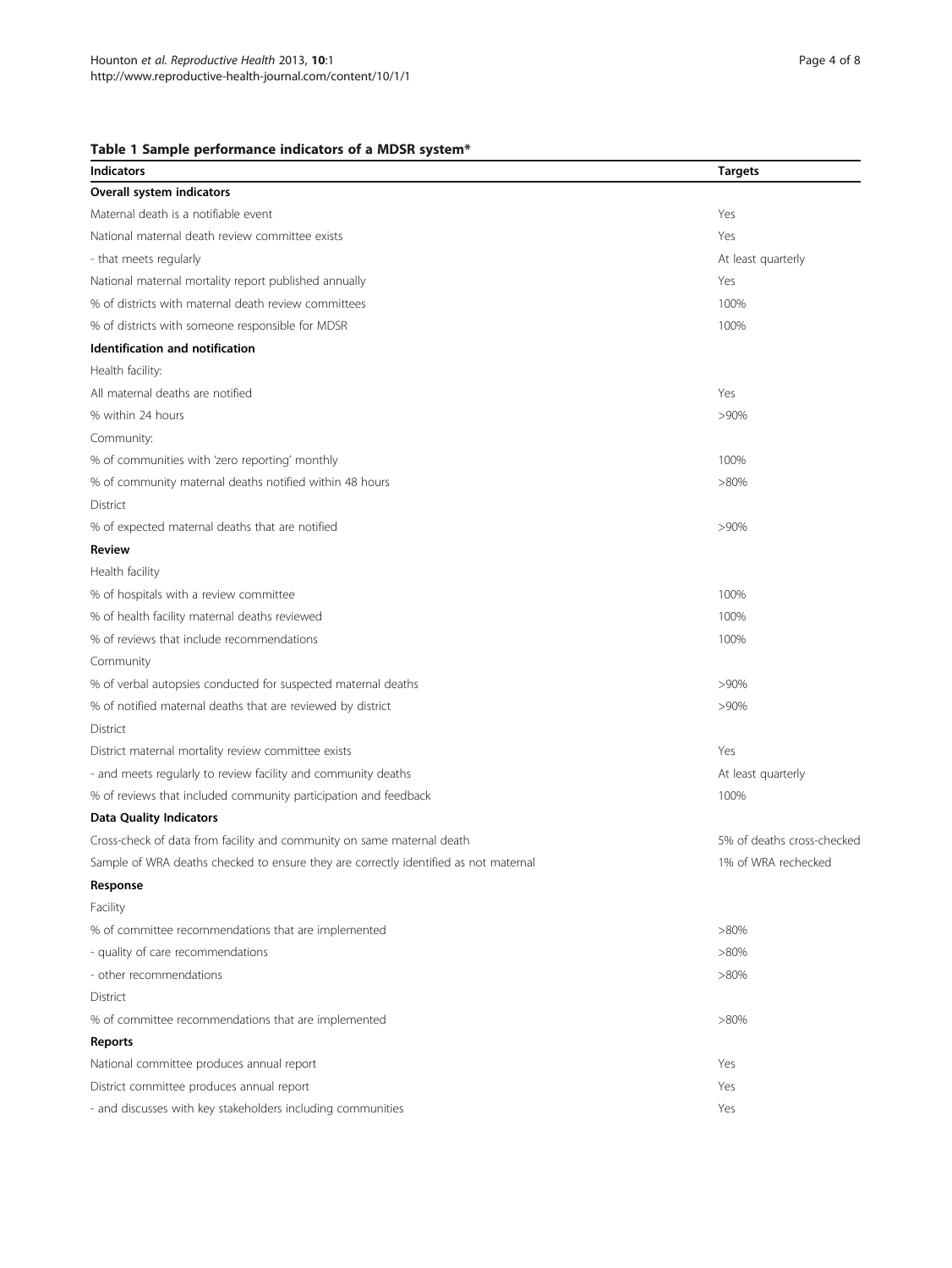<span id="page-4-0"></span>Impact

| *To be adapted to each country context.                                     |                         |
|-----------------------------------------------------------------------------|-------------------------|
| Hospital maternal mortality ratio/lethality rates                           | Reduced by 10% annually |
| District maternal mortality ratio                                           | Reduced by 10% annually |
| Quality of care (requires specific indicators, such as case fatality rates) |                         |
| <b>IMDACT</b>                                                               |                         |

and reporting of cases at the community level. There may be a need to improve identification of relevant deaths by introducing a systematic means of recording pregnancy status in women, including teenagers, in any hospital service, rather than confining data collection to maternity units [[18\]](#page-7-0). The use of community health workers and the required timeliness of the maternal death notification will likely involve the use of mobile technologies.

Fourth, investigate through maternal death reviews, verbal autopsies and confidential enquiries.

In a communicable disease surveillance, investigations aim to improve speed (to reduce the toll on mortality and morbidity), and certainty (by establishing determinants and confirming the cause) of causal mechanisms including the agent. In maternal and newborn health, speed is not paramount as there is no contagion, but the confirmation of the maternal death, the determination of causes, determinants and how to prevent future cases remain essential and has to be done in a reasonable time frame. The investigation function is fulfilled by verbal autopsies at community level, maternal death reviews at facility level, and including confidential enquiries into maternal deaths within national mechanisms [[19](#page-7-0)]. The overall goal is to ascertain causes of adverse outcomes of pregnancies and to contribute to improvements in quality of care as summarized in the World Health

Table 2 Maternal death case definitions

| Organization seminal publication 'Beyond the numbers'         |
|---------------------------------------------------------------|
| [19]. The investigation is done by analysing cases of         |
| death and identifying clinical, community and health          |
| systems factors which have to be addressed to avoid sub-      |
| sequent deaths most importantly, at local (community          |
| and facility) level and also at regional and national levels  |
| [19,20]. The UK confidential enquiry into maternal            |
| deaths (CEMD) is one of the oldest systems which has          |
| been in place for over 50 years, and has been mooted as       |
| one of the reasons behind the UK's success in reducing        |
| maternal mortality [16]. A number of other middle in-         |
| come countries, including Malaysia, Sri Lanka, South          |
| Africa, Jamaica and Egypt have successfully used confi-       |
| dential enquiries for several years and demonstrated co-      |
| incident reductions in maternal mortality [21-23]. The        |
| US CDC confidential enquiry system has looked to ans-         |
| wer specific questions like racial disparities [17]. In most  |
| of these countries, relatively reliable death registration    |
| systems are available, which have enabled identification      |
| of maternal deaths. In other developing countries, inves-     |
| tigation into maternal mortality has also been used, for      |
| example in The Gambia [24], in Malawi [25], and some-         |
| times referred to surveillance, such as in India [26]. The    |
| lack of a vital registration system will hamper efforts to    |
| identify maternal deaths. In countries with poor vital        |
| registration systems, maternal death reviews are used         |
| primarily at health facilities, but this may result in biases |

| Cases                                          | <b>Definitions</b>                                                                                                                                                                                                                                                                                                                                                                                                                              |
|------------------------------------------------|-------------------------------------------------------------------------------------------------------------------------------------------------------------------------------------------------------------------------------------------------------------------------------------------------------------------------------------------------------------------------------------------------------------------------------------------------|
| Death of a woman of<br>reproductive age (WRA): | Death of woman in reproductive years, usually 15-49 years (although some countries may decide to use other<br>reference period years given the importance of teenage pregnancy and early marriage). All death of WRA<br>should be investigated to determine whether the woman was pregnant or within 42 days of the end of a<br>pregnancy.                                                                                                      |
| Suspected case                                 | The death of any woman while pregnant or within 42 days of the termination of pregnancy including deaths<br>where there is a suggestion of a pregnancy even though it may not have been confirmed. In places where<br>the concept of '42 days' may not be well understood the time period can be extended to 2-3 months to<br>ensure that all maternal deaths are captured                                                                      |
| Probable case                                  | All deaths of women while pregnant or within 42 days of the termination of pregnancy exception of those<br>that are easily determined to be caused by incidental or accidental causes (e.g. motor vehicle accidents)                                                                                                                                                                                                                            |
| Confirmed case                                 | Probable case with ascertainment of cause of death (either using physician ascertainment of medical records<br>or probabilistic modelling of verbal autopsy) and is defined by a death of a woman while pregnant or within<br>42 days of pregnancy ending, irrespective of the duration and site of the pregnancy, from any cause related<br>to or aggravated by the pregnancy or its management, but not from accidental or incidental causes* |
| Late maternal death                            | Death of a woman from direct or indirect obstetric causes more than 42 days but less than one year after<br>termination of pregnancy                                                                                                                                                                                                                                                                                                            |

\*Confirmation of a maternal death is sometimes challenging, particularly for indirect deaths. Final confirmation is generally done by a maternal mortality review committee.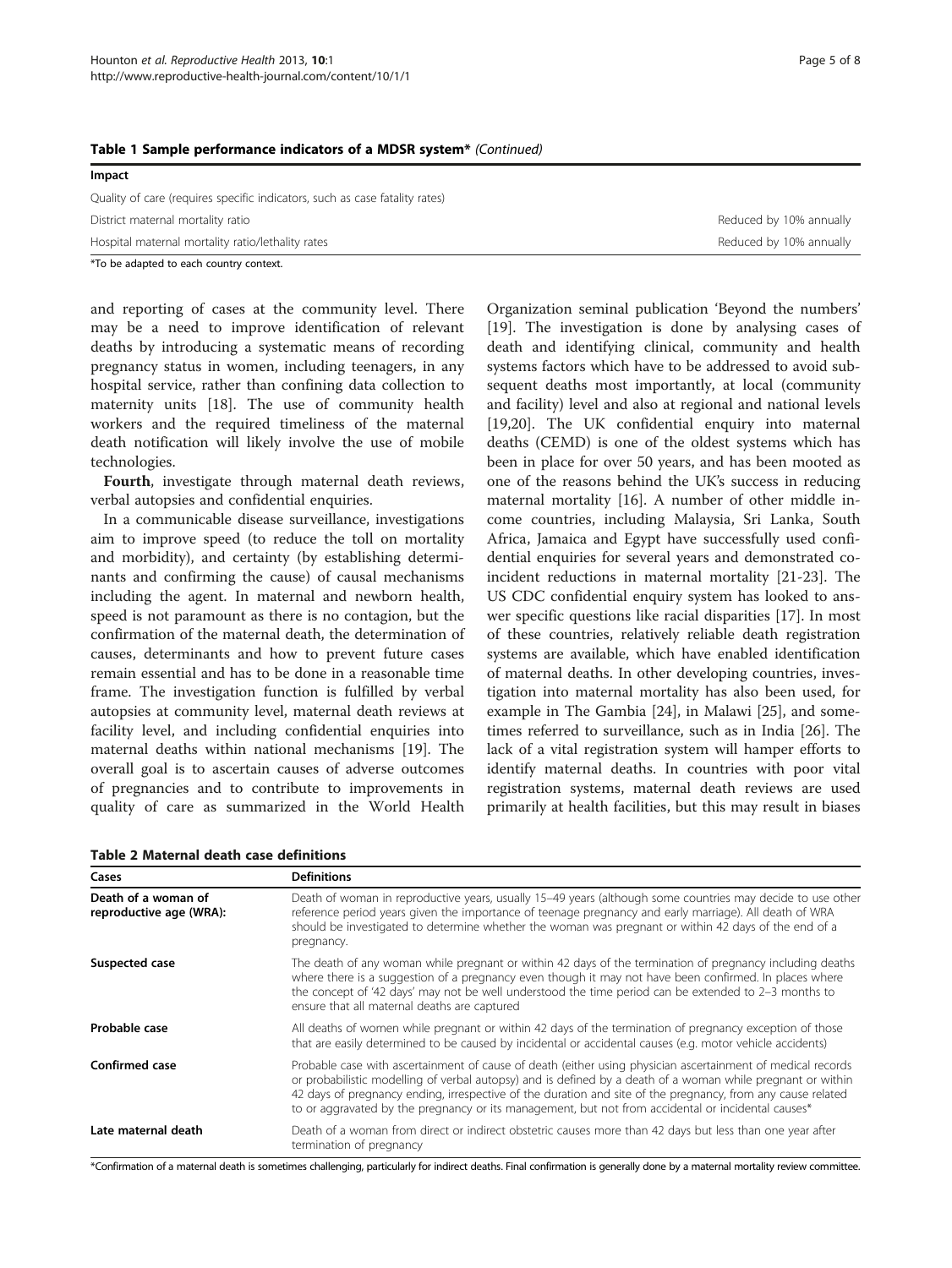<span id="page-5-0"></span>

**DEATHS REVIEW COMMITTEE**

WEEKLY/MONTHLY DISSEMINATION (AS APPLICABLE)

due to mortality outside health facilities, incomplete data retrieval, especially if registers are not well kept, case notes missing or misplaced and independent sources of verification of death not available. Setting up MDSR will benefit the identification of maternal deaths and therefore provide an enabling environment for establishing solid denominators through birth and death registration systems and thus for maternal death reviews and confidential enquiries into all maternal deaths. The committees will determine the factors that contributed to the maternal death and make recommendations to prevent similar deaths in the future.

Figure 2 Sample flow diagram or decision tree for national MDSR system (to be adapted based on each country context).

Fifth, analyse and interpret data.

INFORMATION SYSTEM

**NATIONAL MANAGEMENT / RESPONSE COMMITTEE**

Data analysis and interpretation include a simple line listing, descriptive statistics (people, place and time of maternal deaths) as well as case reviews. Confirmation of cases is essential and will be done for deaths in facilities (using patients' records) as well as in communities (using verbal autopsy data). The required timeliness of the MDSR is likely to involve probabilistic models of verbal autopsy [\(www.interva.net](http://www.interva.net)) [\[27-29\]](#page-7-0), instead of traditional reliance on physicians to assign cause of death on the basis of VA data (difficult in most remote settings in high maternal mortality countries given scarcity of physicians and transaction costs of finding a third physician evaluation when the first two disagree on causes of death). Sixth, develop dissemination mechanisms.

The availability of data is likely to change the dynamics of advocacy, resources mobilization, accountability, and effectiveness for preventing maternal mortality at national and sub-national levels. Having weekly/monthly/quarterly maternal death trends reported on a regular basis in a prominent national newspaper is a powerful instrument to move the agenda of maternal mortality reduction forward by mobilizing policy makers, but also to improve accountability of governments, communities and professionals (Figure [3\)](#page-6-0). The current existing mechanisms of briefing of high level decision makers should be used to update and engage on numbers of cases, place of occurrence, and causes.

An important dimension whilst developing MDSR is related to communication. It is paramount to plan for communication before the system is established, the communication of results, the management of crisis (unintended consequences such as rebuttal, denial or denigration for political reasons) and communication for advocacy and resource mobilization.

Seventh, respond by using the MDSR data to implement preventive actions.

This is the most important step, and given the multiplicity of priorities media and governments are often more responsive to catastrophic and tangible news. Although communities, professionals and governments may agree that levels of maternal mortality are unacceptable, they may not have data that spur timely and routine action, or engage the community. Having regular (monthly, quarterly) figures on maternal deaths at facility or district levels and at national level, reviewed by the district level and national management committee for maternal health can prompt countries to set-up an alert system (Figure [3](#page-6-0)). This regular information should prompt responsiveness, accountability by comparison across years and areas, and between countries in a region of the world. This real-time data can prompt questions about the need for changes, why a community or health facility cannot do better, what the underlying causes are, or whether effective measures have been put in place and evaluated. Among other key issues, MDSR can identify critical gaps in the quality of care provided to pregnant and post-partum women that must be addressed to prevent maternal death. This is the necessary investment to make maternal mortality elimination a national agenda.

Eighth, evaluate the MDSR system.

Given the resources required to set-up and run MDSR, countries should start with basic features, building on existing health information systems. The system will need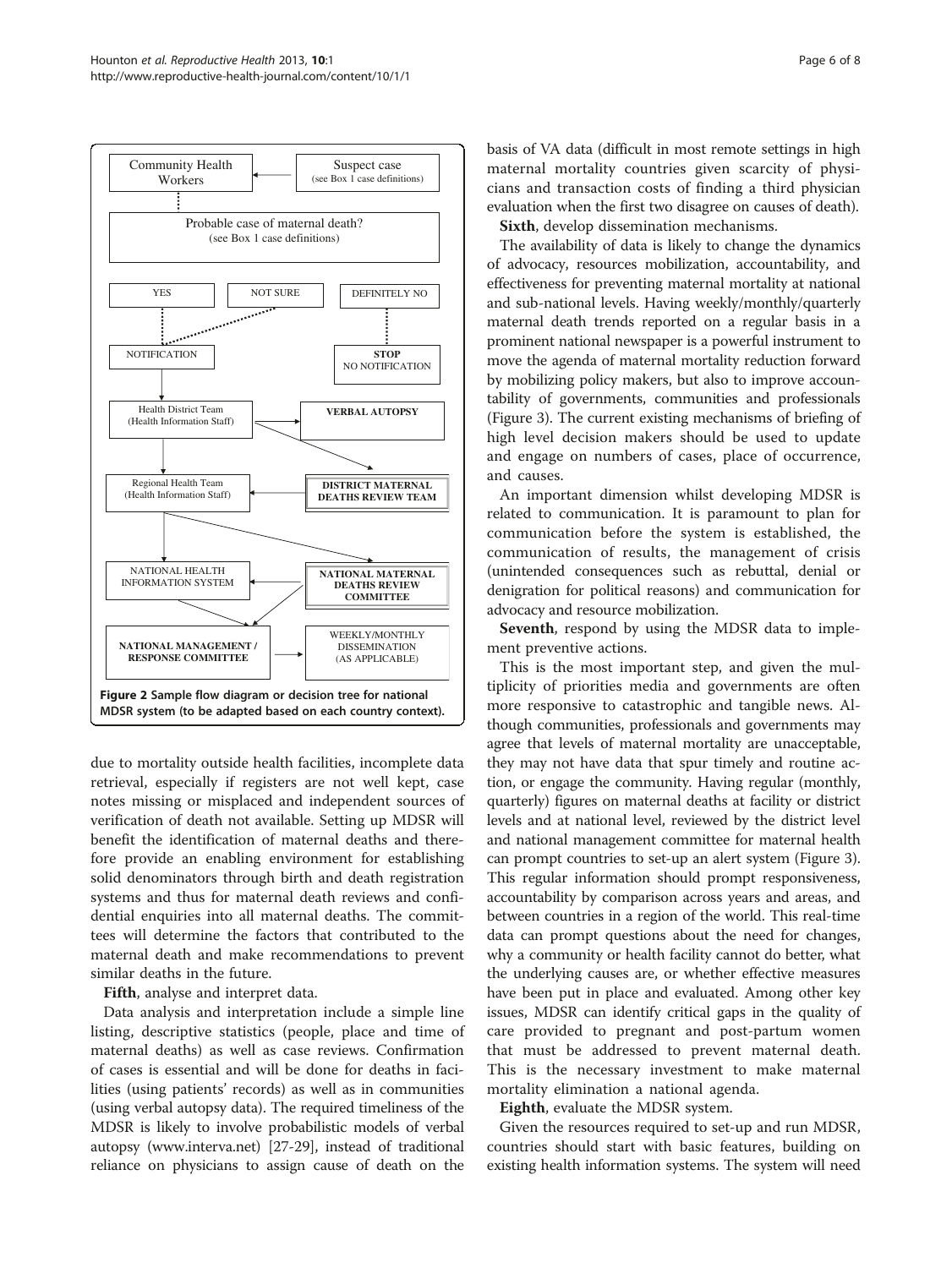<span id="page-6-0"></span>

to be improved subsequently to increase efficiency, and evaluation will identify areas for improvement. In practice, following the classic framework of an evaluation of disease surveillance system is possible. The table below presents sample indicators and performance criteria for the MDSR system and could be adapted to each context. It could include keys steps such as a review of engagement of stakeholders to ensure buy-in and support, the description and review of the operation, attributes (simplicity, flexibility, acceptability, sensitivity, specificity, predictive positive value, representativeness, timeliness), costs, the design of evaluation to be used, and description of data collection, data analysis, report writing, and follow-up of recommendations. The results of the evaluation will be examined by the national oversight committee for maternal and newborn health and appropriate actions will be identified and implemented to improve the surveillance system.

# Conclusion

Presentation, format and accuracy of data are critical for mobilising communities and stakeholders and ensuring accountability for reducing maternal deaths. One of the shortcomings of current maternal mortality estimates is the lack of precision, resulting in presentation of point estimates with large confidence intervals. These estimates are often misinterpreted in comparisons of point estimates of maternal mortality ratios with no reference to confidence intervals. Maternal mortality surveillance and